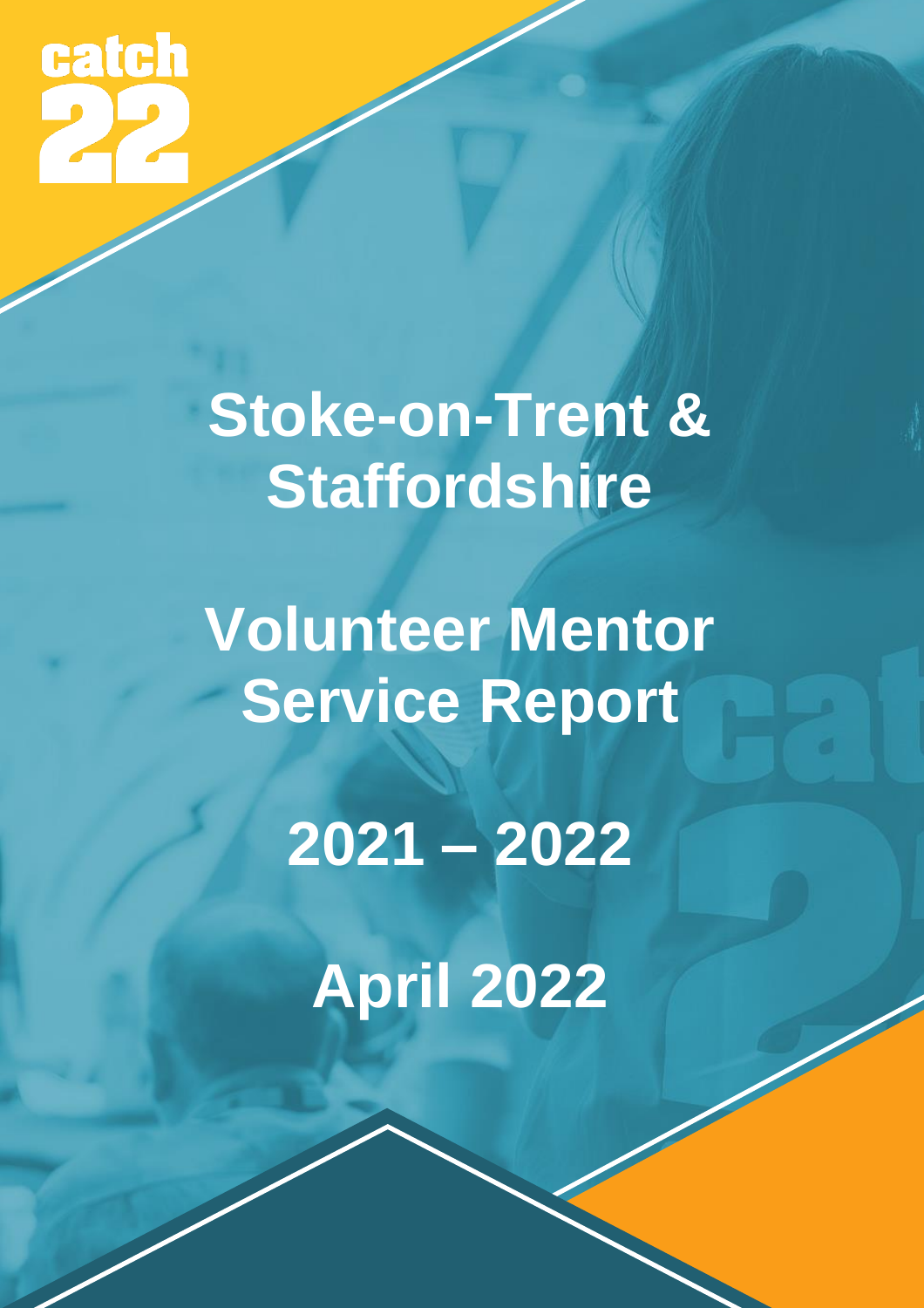"My daughter has benefited hugely from the support from Catch 22, she is able to talk to her mentor using normal down-to-earth language rather than scientific terms used by professional.

She is able to talk about her interests and hobbies rather than just her mental health problems and is treated as an individual rather than a patient."

Mum of 13-year-old girl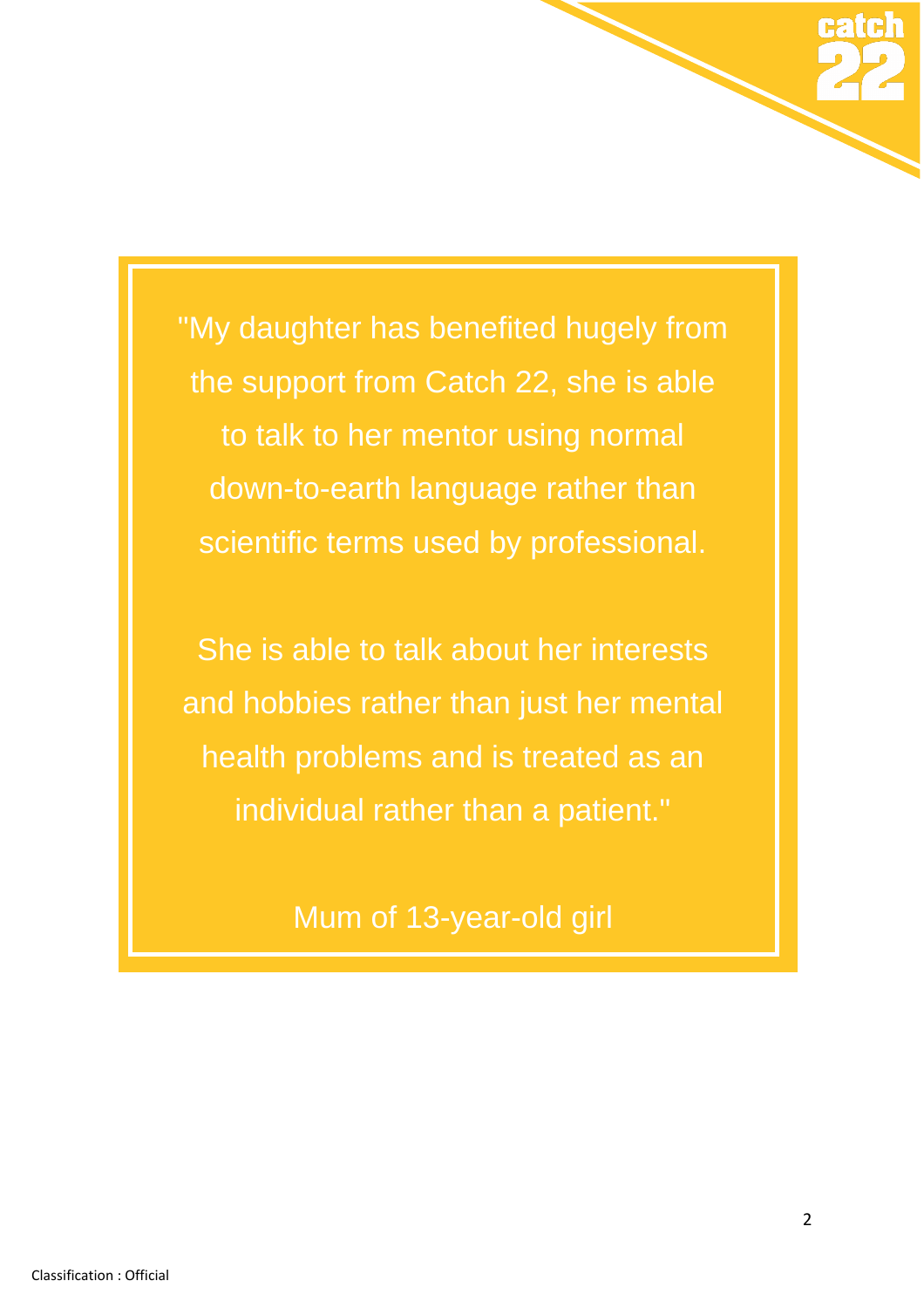

## **CONTENTS**

| <b>Introduction</b>                                                       | 4  |
|---------------------------------------------------------------------------|----|
| <b>Catch22 Stoke-on-Trent &amp; Staffordshire Missing and CSE Service</b> | 5  |
| <b>Volunteer Mentor Model</b>                                             | 5  |
| <b>Mentor duties</b>                                                      | 6  |
| <b>Mentor recruitment and training</b>                                    |    |
| <b>Parent's feedback</b>                                                  | 8  |
| <b>Children and young people's feedback</b>                               | 8  |
| <b>Wider team feedback</b>                                                | 9  |
| <b>Catch22 Champions</b>                                                  | 10 |
| <b>Social Value</b>                                                       | 10 |
| <b>Mentor Satisfaction Survey</b>                                         | 11 |
| <b>Mentor Service Case Study</b>                                          | 12 |
| <b>Further Development</b>                                                | 13 |

**Catch22 27 Pear Tree Street London EC1V 3AG**

**catch-22.org.uk T: 020 7336 4800 F: 020 7336 4801**

**Registered charity number: 1124127 Company limited by guarantee Company number 6577534 © Catch22**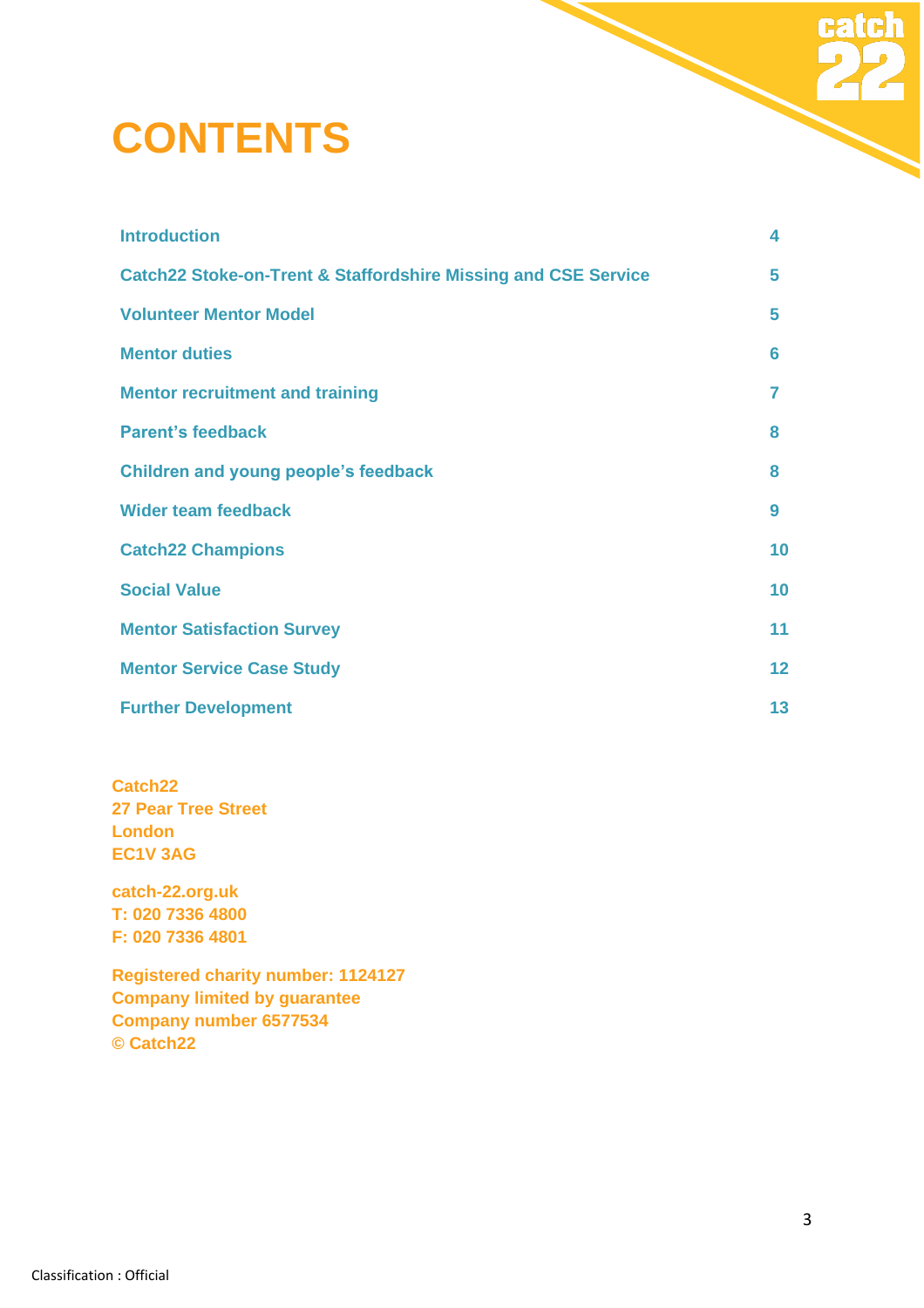

#### **Introduction**

Catch22 Stoke-on-Trent & Staffordshire Missing and CSE Service

Catch22 are commissioned in Stoke-on-Trent and Staffordshire to work with children and young people who have gone missing from home or care, or who are at risk of Child Sexual Exploitation (CSE). We deliver bespoke support and interventions to children and young people to build resilience and aspiration, empowering them to take control of their lives and supporting them to stay safe.

From March 2020, we were also commissioned to set up a pilot CCE Service for children at risk of Child Criminal Exploitation in the city/county.

To support our commissioned casework, we have a Volunteer Mentor Service which enables us to

- Provide a gentle step-down rather than a cliff-edge exit
- Expand and extend the support we can offer

• Address some of the things that we are not commissioned to do but we know will make a difference to long-term change and recovery

• Respond to children who do not appear to meet the threshold for casework but about whom we have concerns

• Provide more intensive support where risks are high, we also have community champions to help us reach out to the people and communities we find it more difficult to support.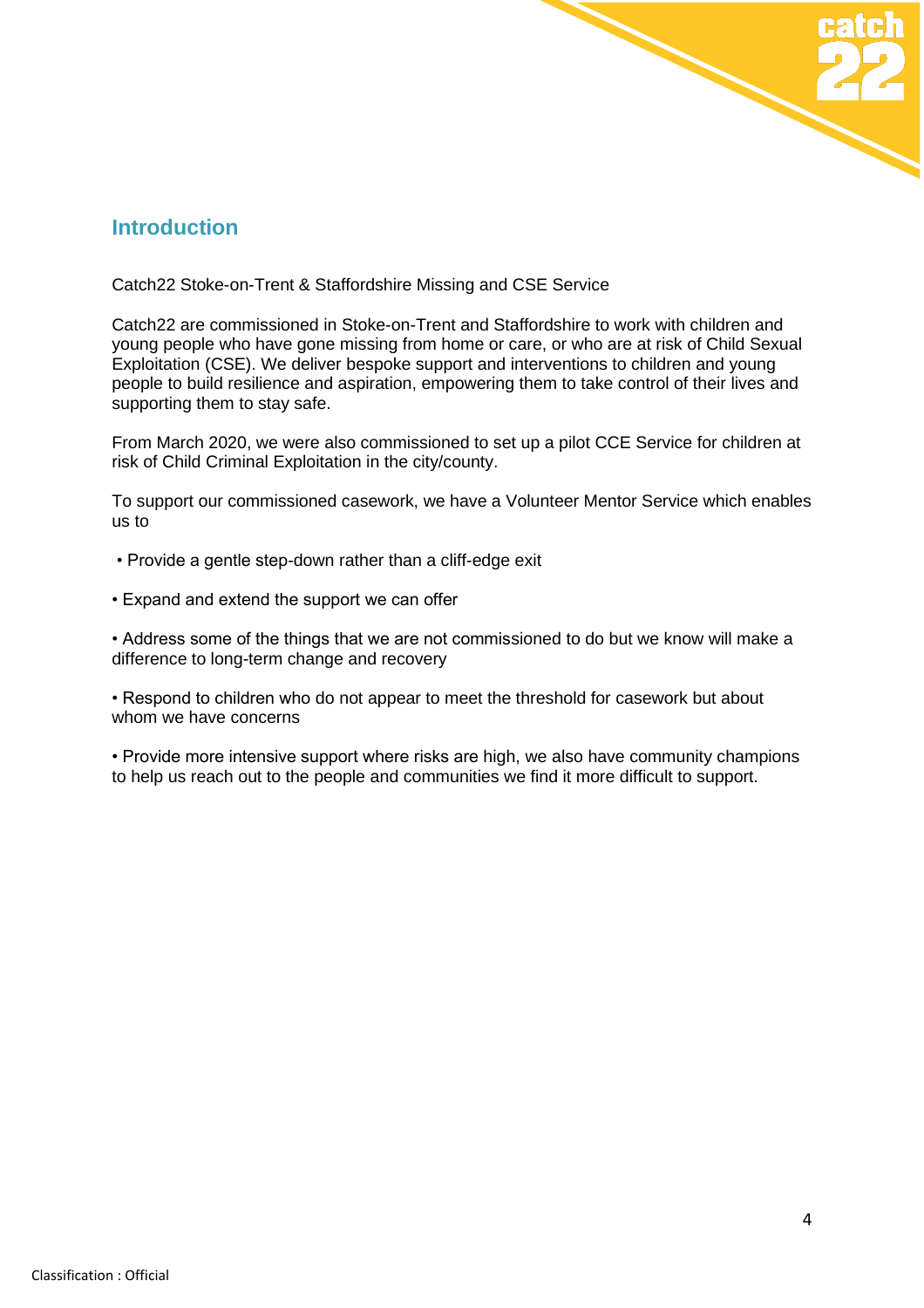## **Volunteer Mentor Model**

Catch22 have been commissioned to provide Missing and CSE Services in Staffordshire and Stoke-on-Trent since September 2017. The Volunteer Service recruited its first volunteers in January 2018 and ran the first volunteer training course in March 2018.

Since that time, 64 volunteers have offered support to 92 children and young people; provided admin support; assisted with events, and championed diverse communities of people to help us engage better with them.

The Volunteer Service recruits adult mentors (aged 18+) from a range of contexts to support children and young people who have been reported missing or who are deemed to be at risk of exploitation. Referrals to the mentor service come internally from Catch22 CSE and Missing caseworkers. There is no standard support package. Support is tailored to the child in response to their expressed needs and wishes. There is no set timeframe, but we guarantee a *minimum* of 6 support sessions for each mentee. It is possible to extend support beyond this if it is deemed necessary. To enable gradual withdrawal of support, a mentor may complete a series of face-to-face support sessions, then offer a further period of telephone support before finally signing off a young person.

Referrals are made by Catch22 caseworkers for one of three reasons:

- Intensive casework has been completed but the child still wishes to have support.
- The child does not meet the threshold for casework, but concerns remain.

• The child is so vulnerable that additional support is deemed necessary alongside casework.

After children and young people are referred into the service by Catch22 caseworkers or Coordinators, we then match them with a mentor depending on availability, geographical location, needs and interests, and gender where appropriate. The caseworker facilitates the initial meeting to help the young person feel more at ease and to encourage trust and confidence in the mentor.

During that meeting, the caseworker, mentor, and young person come up with a support plan based on what the child wants and needs. The support plans are extremely flexible and largely driven by the young person themselves. The mentoring support is additional to our contracted service specifications so we can be very creative and responsive in what we offer.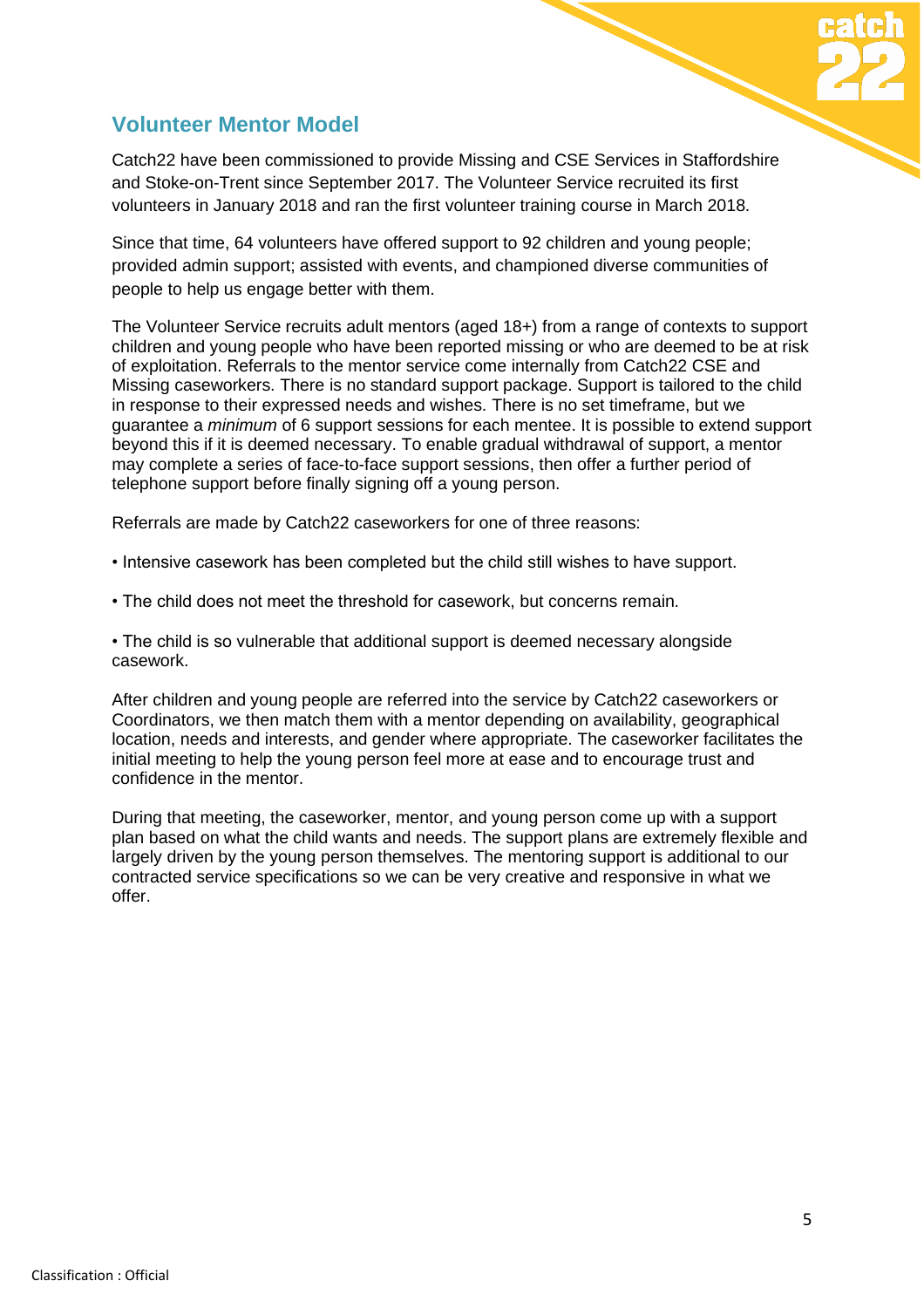#### **Mentor duties can include:**

- To attend an initial meeting with the young person, caseworker/volunteer coordinator. Young person to be introduced and a discussion and agreement about the plan going forward.
- To work with a young person to come up with a support plan (if appropriate). Some young people just want emotional support at the beginning and a support plan may be completed later.
- To take the lead in supporting a young person on a one-to-one basis and arrange subsequent sessions/contact
- To support with preparing CVs, job, and university applications etc
- To provide awareness of community, educational and economic resources available to young people
- To develop links and relationships with schools/colleges, community groups, other youth organisations and potential employers for supporting young people's progression
- To plan and deliver awareness and information sessions as required e.g., Internet safety, consent liaising with the caseworker and volunteer coordinator.
- To provide diversionary activities
- To inform the manager and relevant local and organisational safeguarding teams immediately of any concerns that arise
- To support with specific issues such as self-esteem, anger management etc.
- To advise/assist/support and motivate the young person into developing skills which will assist them in achieving and maintaining their goals.
- To attend regular support and supervision sessions.
- To advocate for a young person at external meetings e.g., social work/multi-agency meeting. (Three of our mentors are involved in Core Group Meetings regularly).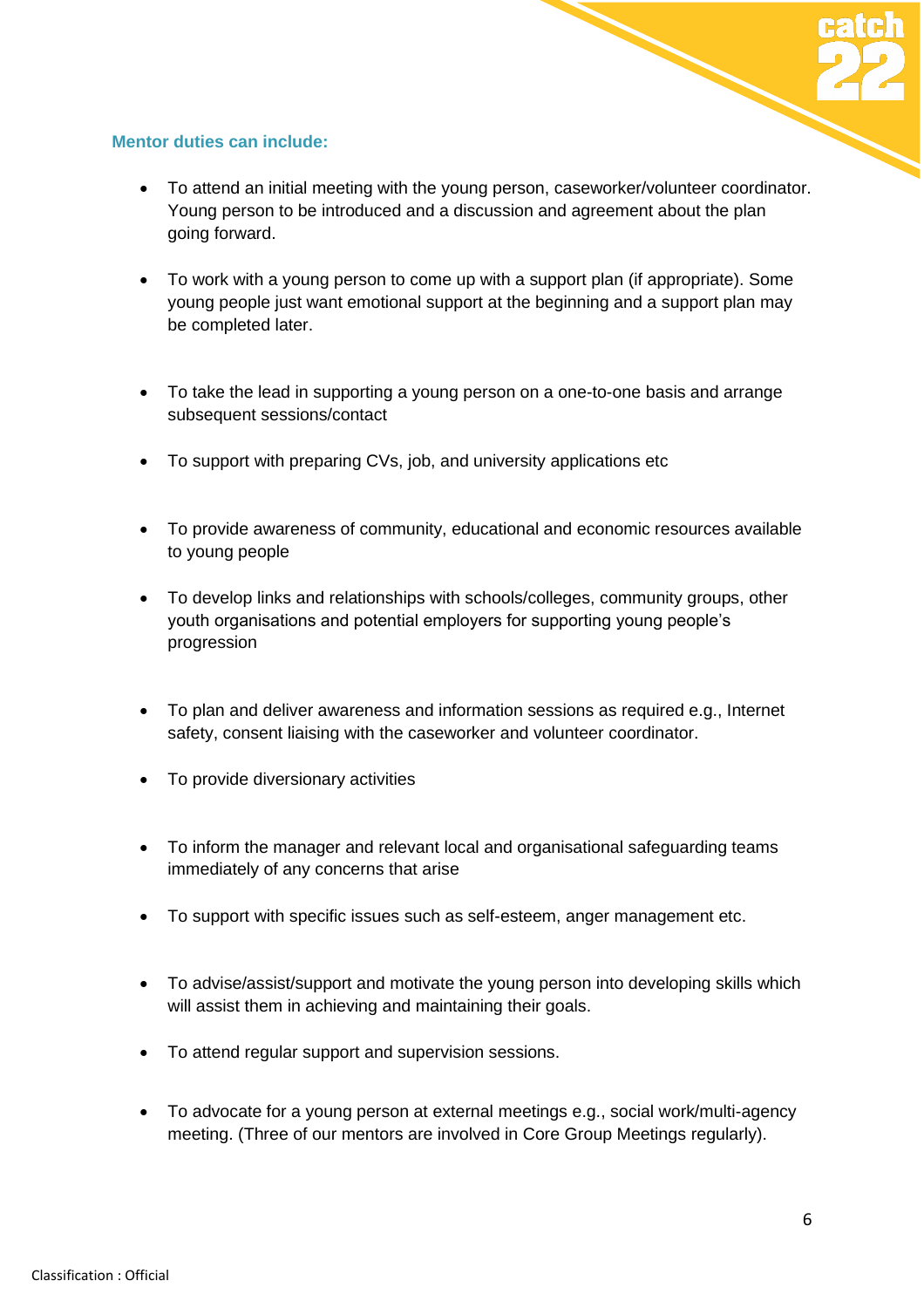## **Mentor Recruitment**

Mentors are recruited from local universities and Do-it.org, as well as word of mouth. Many mentors are students studying related subjects such as psychology, criminology or Social Work and considering future employment in Social Care, Children's residential care, Education, or the Police. Whilst by no means a pre-requisite, some mentors have lived experience of going missing, grooming, or sexual exploitation or living in care. Currently, 50% of volunteers are students from Keele or Staffordshire University. The remainder have been recruited from DoIt.org volunteering website or through the Civil Service Local scheme.

The recruitment and vetting process involves an application form, two references, an enhanced DBS check, an interview, and a volunteer training course.

In total, 24 volunteer mentors were active in 2021-2022. These mentors have supported 29 individual children and young people, giving 502 hours of their time- equivalent to 14 fulltime working weeks. A further 9 young people were supported by mentors with complementary support (additional low-level support such as online safety sessions to complement direct case work) from March-August 2021.

Volunteer training modules include:

- Understanding Young People's Needs & Challenges
- Young Peoples Mental Health
- Mentor Practice & Procedures
- Equality & Diversity
- Confidentiality
- Data Protection and GDPR
- Professional Boundaries
- Health & Safety
- Lone Working
- Listening & Communication skills
- Solution-focussed Practice
- Local SCB level 1 Safeguarding Training
- Catch22 Missing Training
- Catch22 CSE Training
- Catch22 CCE Training

We are currently working with the Learning and Development Team to upload these modules to our Moodle learning site and create a suite of accompanying resources which can be shared with the wider Catch22 team.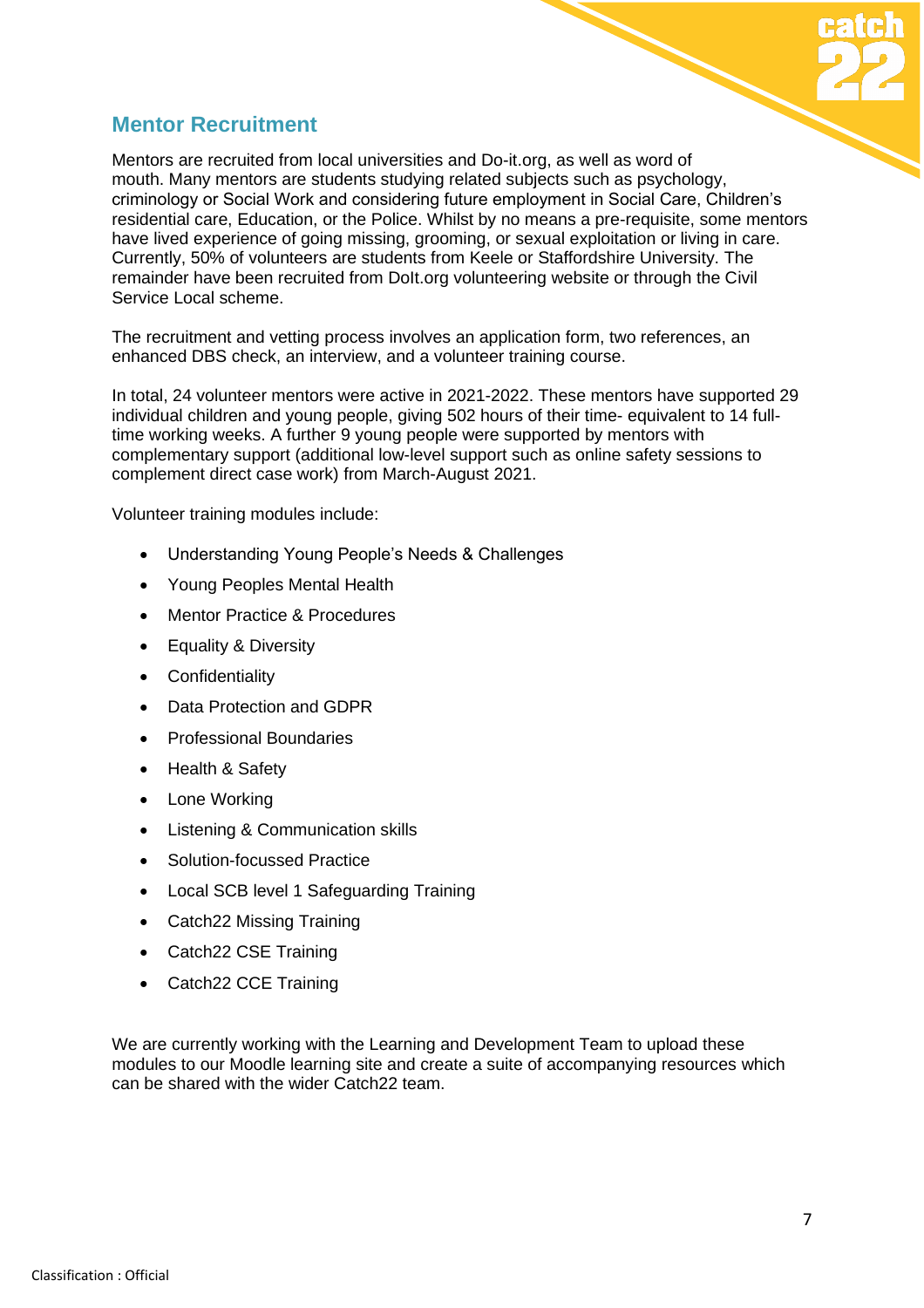

### **Parents' and Carers' feedback on the mentoring service**

"My daughter has gained a lot of experience and learnt a lot of trust with her mentor"

"Nothing can be improved in regard to this service. It is perfect as it is"

"If it was not for catch 22, I dread to think where we will be now in regard to my daughter's mental health."

"I rate catch 22 better than the treatment my daughter has received before"

## **Children and Young People's feedback on the mentoring service**

"I am really happy about the support i have been given."

"She has really helped me understand what to do if I am in a situation online."

"She is amazing! Always listens and never judges me."

"It's been so fulfilling to feel listened to"

All of the young people who responded said they benefited from having a mentor as it provided the opportunity to talk about things that are important to them.

85% said feeling listened to and taken seriously was another value from mentoring.

Half of the young people also felt that they received support in their relationships with friends, family and their mental health in general.

Other feedback said mentoring provided them with a chance to think about their choices and their future.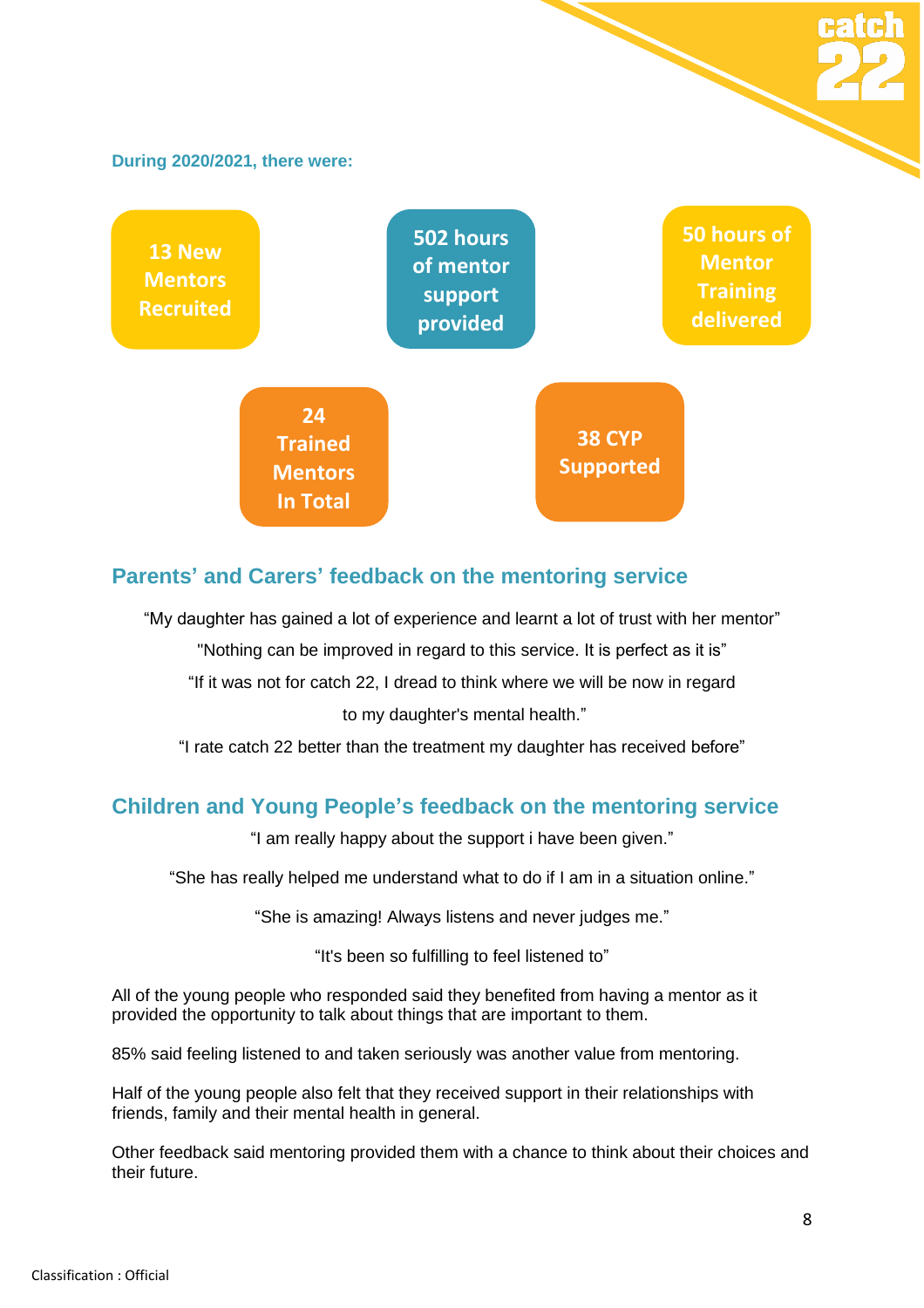## **Catch 22 Team**

The wider team appreciate and value the mentor service as it an additional offer of support to our children and young people. Our caseworkers said the following about the mentor service.

"I saw the disappointment in the young person's face when I said I was closing the CSE case. Then, I saw her face when I told her she would continue to be supported by Catch22 Mentor. She was so both relieved and happy"

"Their dedication and passion shine through and support for our young people and families contributes towards the amazing outcomes achieved by the whole service".

"Our amazing volunteers/mentors have played a critical role in ensuring the CYP we support are not left sitting on waiting lists".

"Great service - that step down the process, that additional person to speak to, it brings an added value".

"The mentors and volunteers are really valuable parts of our teams and to Catch 22, without them some of the young people would not the ongoing amazing support that they need".

"They ensure that children receive additional support when due to time pressure they could have been exited from the Catch22 service. The added value this brings is reassurance for the children and contributes greatly to the risk reduction and improvement in children's general wellbeing. Volunteers also support the service to achieve exceptional outcomes by going above and beyond what we are contracted to do which in turn then gives confidence to our commissioners to continue to support our service".

"They make a huge difference because they allow the support to carry on after the intervention has been complete".

"Volunteers and mentors can make a huge difference, as the young person can feel as though they have someone to talk to without them always having to be professionals".

"Volunteers and mentors make such a difference as they provide additional support that is extremely important (especially when casework comes to an end and there are no other services involved). Caseworkers primarily provide CYP with the tools and knowledge they need, however, volunteers provide CYPs with the emotional support they require to overcome difficulties and prosper!"

"Some of the mentors that have worked with the young people that I have referred to have made such a difference to those young people, they have also given me reassurance that the young people still have someone in their lives who they can talk to and receive ongoing support from, sometimes after work is completed by the caseworker the young people still need someone involved, the mentors and volunteers provide this making it a special support service they provide".

"Volunteers often make it easier to close a case as we can be confident that a family and a young person still have someone to turn to should they need to, and we know that they will still be in good hands and not alone".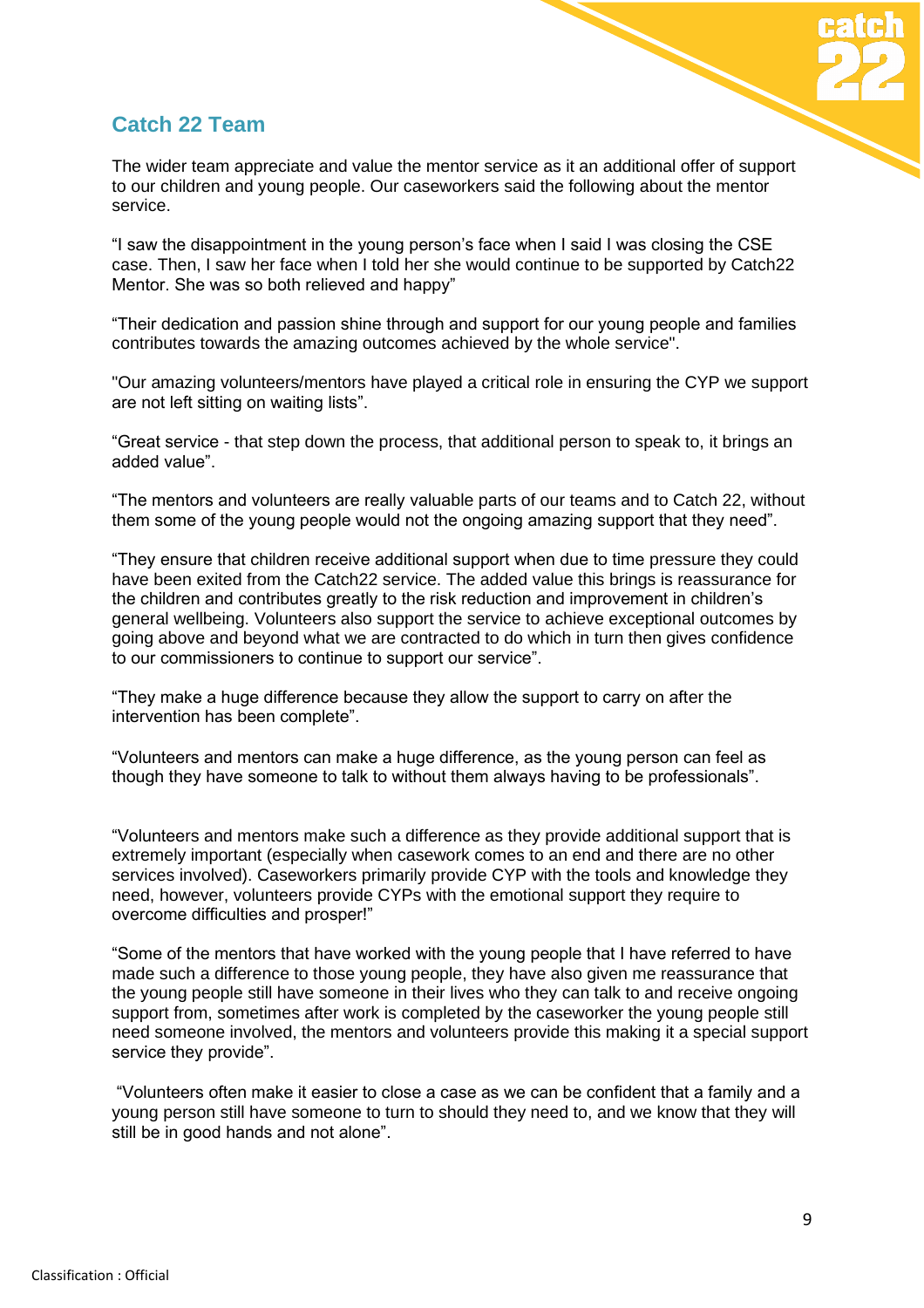## **Community Champions**

In addition to the volunteer mentor role, we now have several lived experiences champions who enable us to connect more effectively with certain communities of people that we sometimes find difficult to support.

To date, we have:

- A Pakistani Muslim Community Champion (Urdu speaking)
- A Trans Champion
- A Disability Champion
- A Care Champion (former service user)
- An Albanian Community Champion (Albanian speaking)
- A Romanian Community Champion (Romanian speaking)
- A Parent Champion

The Champions help us understand the needs of that part of the community and suggest ways we might be able to support them. It sometimes means accompanying staff on visits to help engage people and explain how we can help, and it sometimes means supporting that young person themselves. The champions also advocate for the communities they know and understand to help us ensure we get our response right and the needs of lesser-heard voices are amplified.

In July, one of our caseworkers was unable to complete a RHI as the young person was a Romanian speaker who was unable to speak or understand English. Our Romanian Champion, who had mentored previously, was able to complete the RHI with him. The caseworker said it "was so comforting to hear his native language after what a very difficult experience for him".

#### **Social Value**

Volunteering is an important part of the social fabric of this country. The value of the Mentor Service can be measured in various aspects:

The economic value of the support offered to young people in avoiding the need for further referrals to professional support. 502 hours of support at median minimum wage equates to an economic contribution of  $E$  6,109.34 of saved salary costs given by volunteers. This does not include costs saved when young people's needs are met, and other services are then not required as a result.

There is also added personal value to the young people. Mentoring has both a restorative and preventative impact for young people, some of whom would not reach the threshold for professional services and some of whom have already received support but did not find it was effective or sufficient. The value to their wellbeing and that of their families is significant.

#### **The wider social value of volunteering activities.**

Academic studies suggest the overall societal benefits could be anywhere between 2 to 10 times that of the economic and private benefits. Also, 5 individuals who have volunteered with us to date are now ambassadors for young people in their communities and have increased awareness and understanding of the risks of going missing, grooming and child exploitation.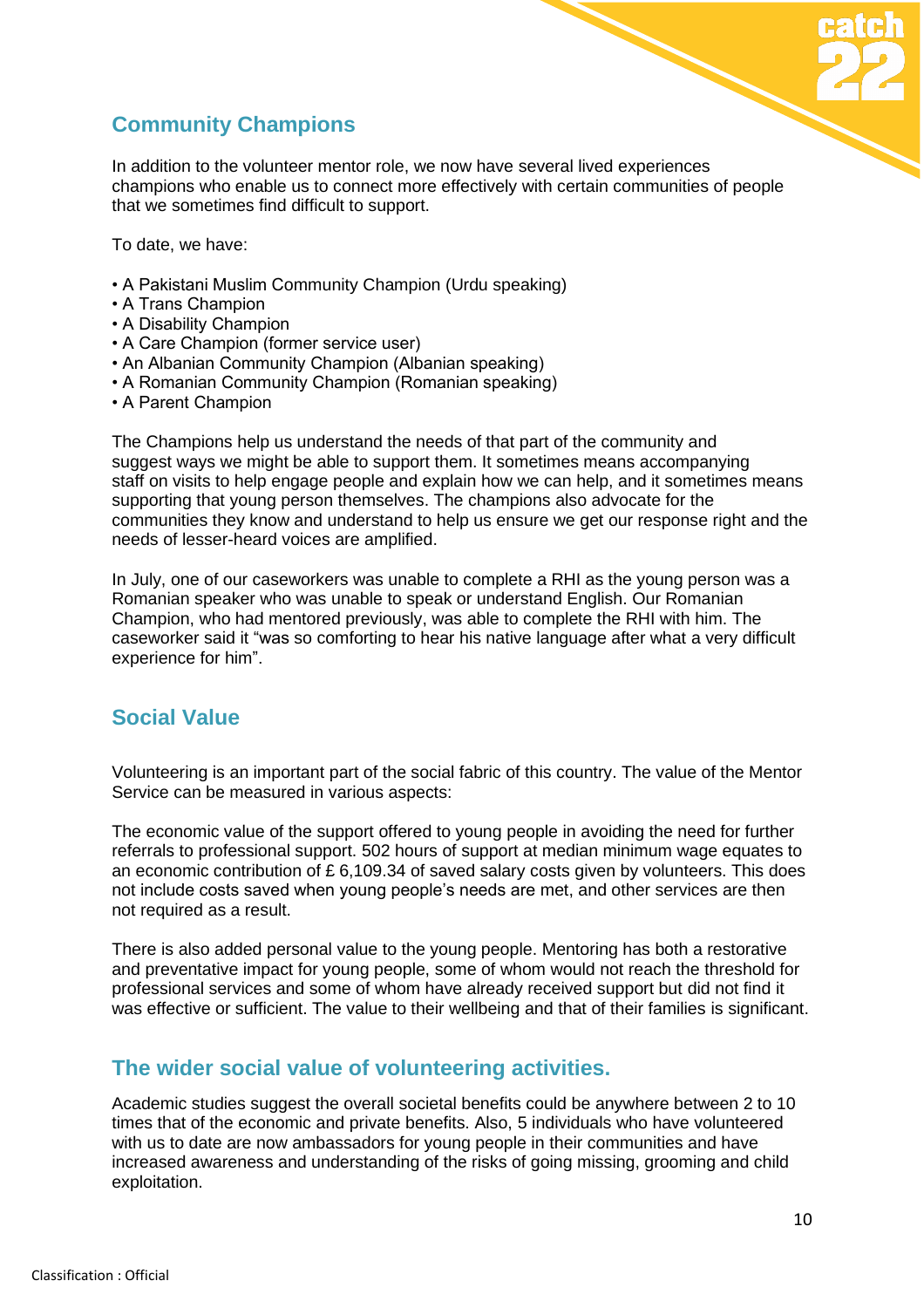

## **2021-2022 Mentor Satisfaction Survey Results**

100% of mentors strongly agree that they have personally benefited from volunteering.

All our mentors who responded to our annual satisfaction survey were happy, felt supported in their role and felt included in the wider Catch22 team.

#### **When asked what their highlights so far, the mentors said**

- "It is just so rewarding to know you are helping others, even if it is just listening and being there"
- "I love engaging the young person and seeing the relationship and trust develop over time."
- "It has been wonderful to see the mood and motivation of my mentee improve week after week; it has been slow and steady and i am so happy for her."
- "Getting to know my mentee, all that she has overcome and seeing her go from strength to strength has been lovely to experience."
- "i have changed my career part and i am just about to start working for catch22, i know i can bring my experience of being a mentor to supporting other young people."
- "i feel like my mentee really trusts me now and can share things that she needs help with or just needs off her mind."
	- "I have mentored young people before, but this has stretched my usual approach as the scope is much broader and focuses on many areas of a young person's life."

#### **When asked how the young people benefited from the mentor support**

100% felt that support with their mental health, overall wellbeing and being listened to and taken seriously were the main benefits.

75% felt that the chance for young people to ask questions about things they did not understand and the opportunity to discuss their choices and options were beneficial.

#### **Some of the ways mentors have benefited personally from mentoring**

90% of the mentors felt that mentoring increased their awareness of issues affecting young people and how to engage with young people in general.

Over half felt that mentoring was a way that they could put their learning into practice.

All the mentors felt that their communications skills improved.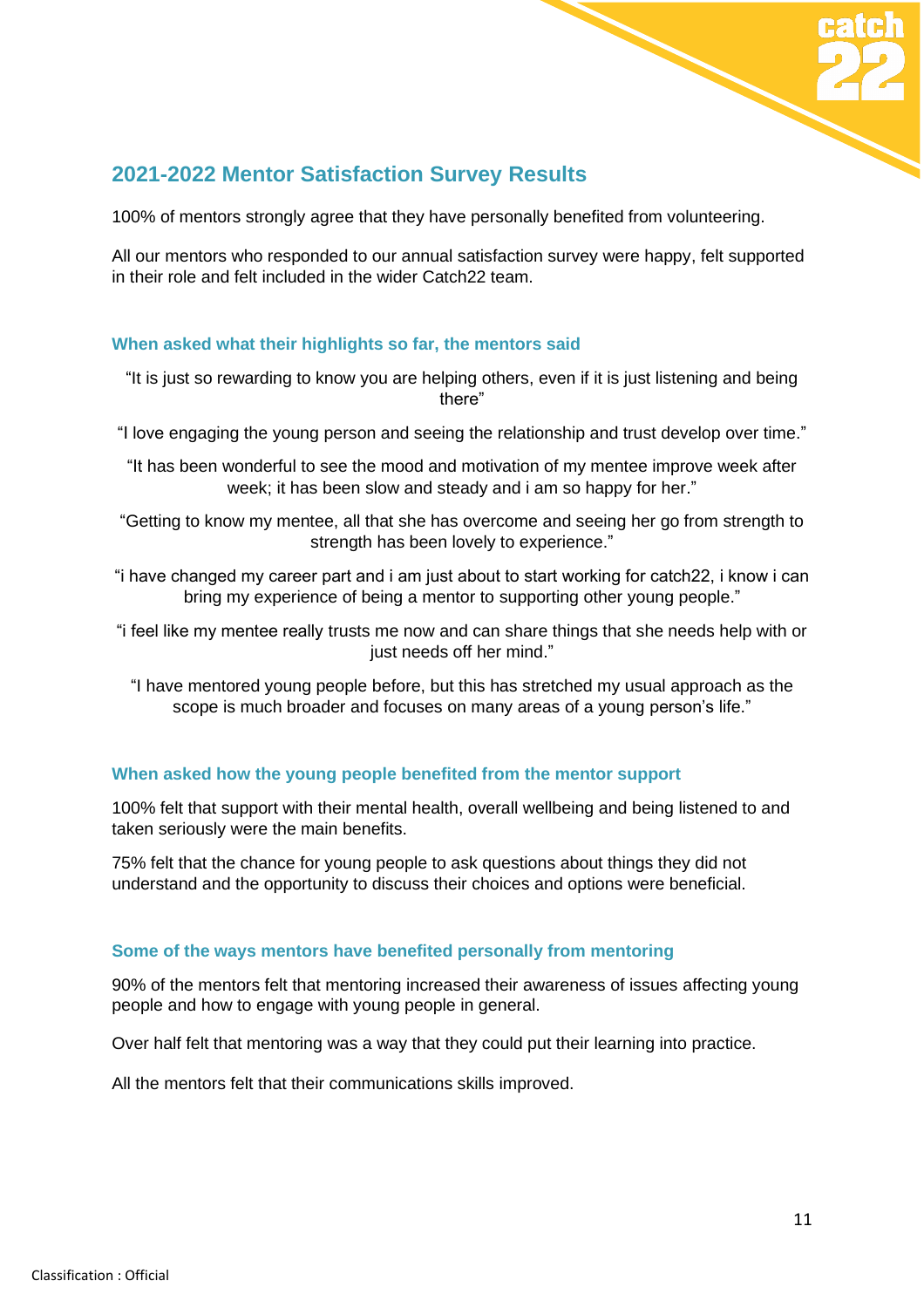## **Case Study- Isla\***

Isla\* has been supported by Catch22 since January 2021 after being referred with low risk CSE concerns. Isla completed sessions around healthy relationships, self-esteem, internet, and online safety as well as risks and dangers. Isla was referred into the Catch22 mentor service for additional support after she completed casework as she had anxiety, had previously self-harmed and refused to engage with CAHMS anymore.

Isla was raped by a known male early in 2020 when she had just turned 14. Isla did not want to inform the Police about the incident and later changed her mind saying she "wanted to make sure it didn't happen to anyone else". Isla believes the man who raped her had raped someone else in the past. Shortly after Isla started working with her mentor, police dismissed the case due to lack of evidence. This devasted Isla and in the words of her mum Irene "really set her back". Isla's attendance and behaviour in school deteriorated significantly following this news.

Isla's mentor, Paula\*, continued to meet her both in and out of school. Isla was angry and her mentor supported her around exploring this and how she could best express this.

In the summer, there was an incident in a supermarket where an older man made sexually suggestive comments to Isla, grabbed her arm, and asked her to go home with him. Isla was distraught by this and especially by the fact that "everyone just watched and did nothing". Paula asked her if she wanted to report the incident. Isla said she didn't as "the police didn't do anything when I was raped, so they definitely wouldn't do anything about this". Paula assured her if she changed her mind, Catch22 would support her. Her mentor supported her to develop a safety plan and was supported in understanding that the incident wasn't her fault. Isla was also receiving support from Savana (sexual assault counselling service) following the rape in 2020.

Around this time, Isla's mum Irene\* started to struggle with her own mental health, and she took some time off from work. On reflection, Irene believed her daughter's rape traumatised her, but she did not have an opportunity to process it at the time. Isla started to miss more school and when she did get there, she spent most of the time in isolation.

Isla's mentor advocated for Isla in school, as her mum felt unable to do so. School was understanding and supportive. Isla was allowed to come in a slightly later, as her mum could no longer drive. Isla also had some sessions with the school counsellor which helped with her behaviour. Paula worked with Isla on goal setting and future planning. They spoke of her aspirations and discussed possible pathways This helped to increase Isla's focus and motivation to continue to attend school and complete her exams.

Isla has been matched to her mentor for over a year. This is longer than average, but Isla wanted and needed the continual emotional support and encouragement from her mentor.

Isla's mum is back in work and has been engaging with the school and her mentor. Mum recently sent this message to Isla's mentor:

"She (Isla) seems brighter, so that's so encouraging. Thank you so much for your support. I don't think I realised how much support I need with her. Your empathy and understanding are invaluable to us, you have helped me & Isla. Your guidance has given me different ways of looking at things which lifts the fog a bit"

Isla is doing exams in May, and she has said she thinks she might no longer need mentoring support after these are finished. She has been accepted into college and is looking forward to a "fresh start and leaving all the bad stuff behind".

**\* Isla's name has been changed to protect her identity.**